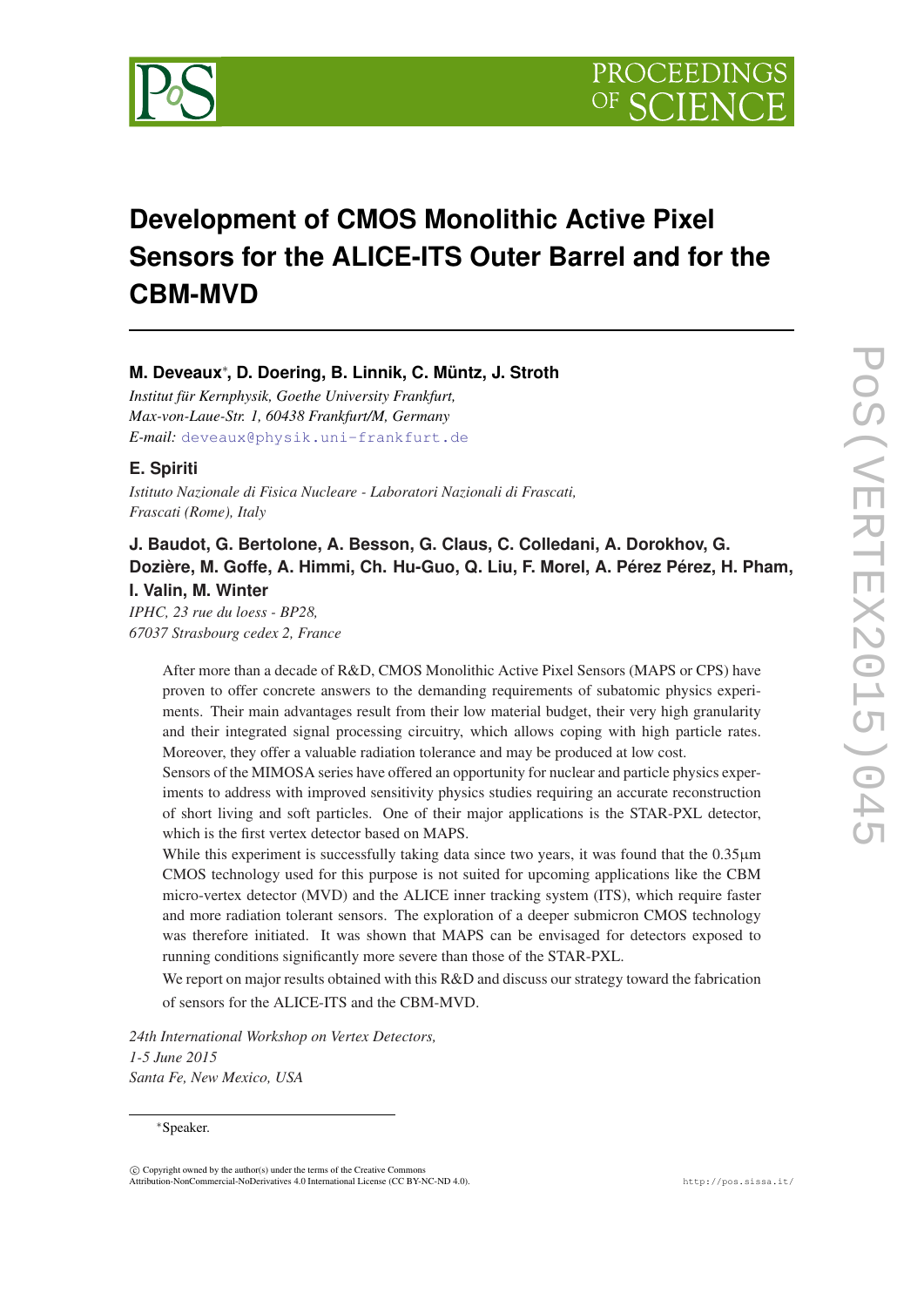

Figure 1: Simplified layout of the sensing elements of MAPS.

## 1. Introduction

CMOS Monolithic Active Pixel Sensors (MAPS or CPS) integrate sensing elements and digital and analogue signal processing circuitry on one single CMOS-chip. The active medium of their sensing elements are formed from a moderately P-doped epitaxial layer, which are found in various commercial CMOS wafers. As shown in Figure 1, this layer is located on top of the highly P-doped substrate of the wafer and below a layer formed from highly doped P-well implants. Impinging particles create electron-hole pairs in the epitaxial layer. In conventional CMOS-sensors, the epitaxial layer remains mostly undepleted and the electrons move by means of thermal diffusion. However, they are deflected by the build-in voltages of the P-epi/P++ interfaces between the epitaxial layer and the highly doped domains. Therefore, they are somewhat guided toward the N-well/P-epi diodes used for signal charge collection. Once they are collected, the electrons are stored in the parasitic capacity of the diodes and the related voltage drop is amplified by a dedicated low noise amplifier located in the pixel.

The strong points of MAPS used for charged particle detection are their very fine pixel pitch of a few 10  $\mu$ m, which provides a high granularity and a few  $\mu$ m spatial resolution. Moreover, they may be thinned to 50  $\mu$ m, which turns into an exceptionally light material budget. Both features are combined with an increasingly competitive readout speed and radiation tolerance.

The latter was initially limited to  $\sim 10^{12}$  n<sub>eq</sub>/cm<sup>2</sup>, as a consequence of the bulk damage reducing the life-time of the signal electrons in the epitaxial layer, which tend to recombine before reaching the collection diode. An improvement by about two orders of magnitude was reached once CMOS-processes with lowly doped (so-called high-resistivity) epitaxial layer became available. Their low doping increases the depletion depth of the collection diodes from a fraction of a  $\mu$ m to several  $\mu$ m, which dramatically accelerates the charge collection [[1](#page-7-0)].

The readout speed of the sensors is mostly determined by the complexity of the on-chip data processing circuitry. Initially, only a pre-amplifier based on a source follower was integrated in each pixel. The pixel signal was multiplexed to a common, analogue readout bus and the data was processed and discriminated outside of the sensor [\[2\]](#page-7-0). For sensors with a sensitive area of a few centimetres squared, this concept allowed for frame readout times of some milliseconds. A substantial improvement was obtained by integrating the necessary analogue signal processing into the pixel amplifiers, grouping the pixels in columns and adding a discriminator to the end of each column. Accordingly, the slow, common, readout chain was replaced by  $\sim 1000$  discriminator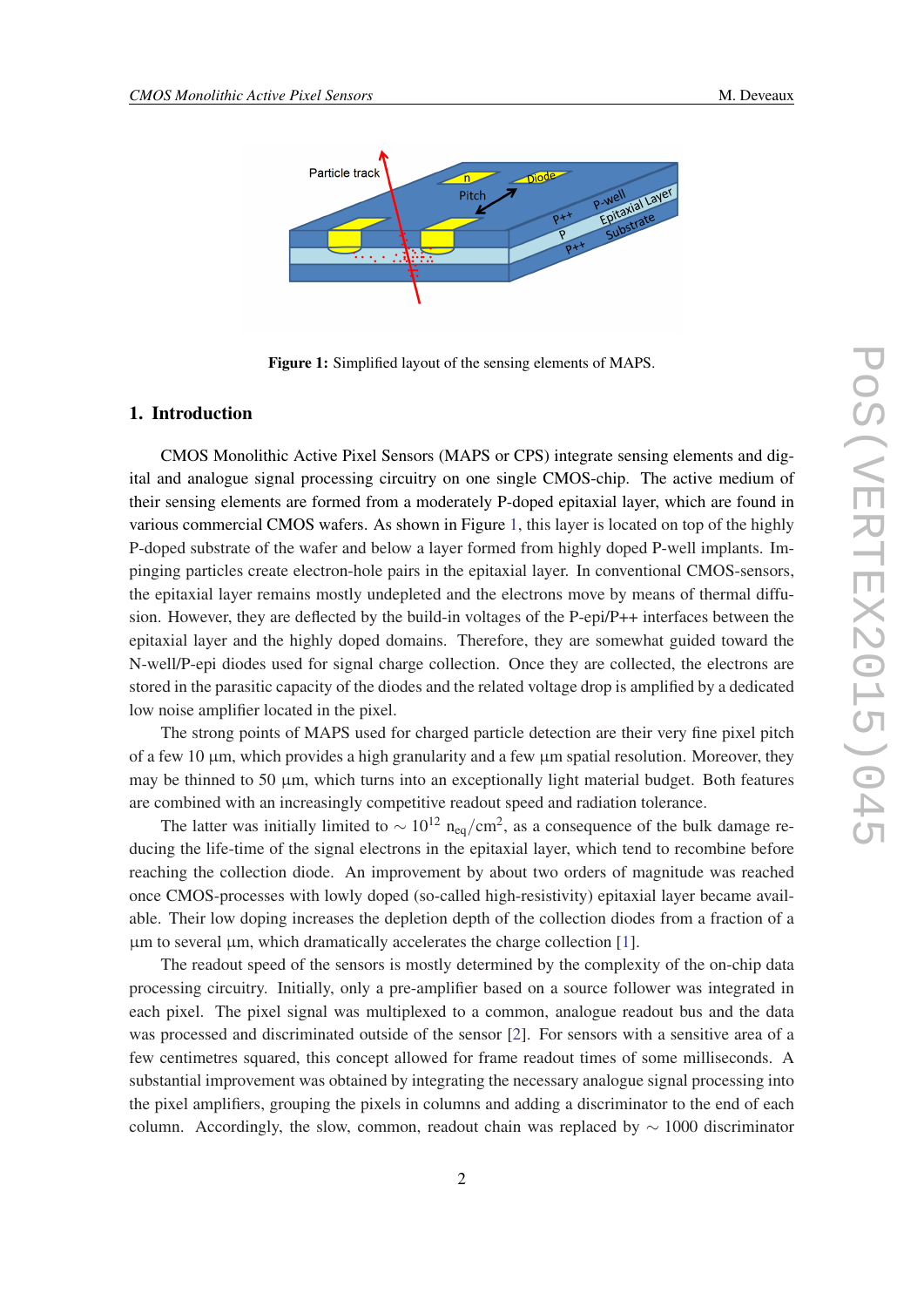<span id="page-2-0"></span>

|                                   | <b>STAR-PXL</b>    | ITS (Outer)        | ITS (Inner)          | CBM (SIS100)                                   |
|-----------------------------------|--------------------|--------------------|----------------------|------------------------------------------------|
| Spatial Resolution $[\mu m]$      | $\lt 4$            | < 10               | $\leq 5$             | $\leq 5$                                       |
| Readout time $[\mu s]$            | 185.5              | 30                 | 30                   | 30                                             |
| Ionizing Dose [krad]              | 150                | 100                | 2,700                | $3,000^{(*)}$                                  |
| Non-ionizing Dose $[n_{eq}/cm^2]$ | $3 \times 10^{12}$ | $1 \times 10^{12}$ | $1.7 \times 10^{13}$ | $\frac{3 \times 10^{13(*)}}{2 \times 10^{13}}$ |
| Operating Temperature $[°C]$      | 35                 | 30                 | 30                   | $-20$                                          |
| Power [mW/cm <sup>2</sup> ]       | 160                | < 100              | $<$ 300              | < 200                                          |
| Area $\rm [m^2]$                  | 0.15               | >10                | 0.17                 | 0.08                                           |
| <b>Bonding</b>                    | Wedge              | Laser              | Laser                | Wedge                                          |

Table 1: Design goals for the sensors of the STAR-PXL (already operational), the ALICE-ITS (outer layers), the ALICE-ITS (inner layers) and the CBM-MVD. (\*) per year of operation.

chains operating in parallel and sending their digitised signals to an on-chip data sparsification circuit. This allowed for reducing the readout time to about  $100 \mu s$  and preparing sensors for the STAR-PXL [[3](#page-7-0)], which participates meanwhile to regular data taking campaigns of the experiment.

However, the performance reached is not sufficient for matching the more demanding requirements of the ALICE-ITS [[4](#page-7-0)] and the CBM-MVD [\[5\]](#page-7-0), which are listed in Table 1. In order to progress, it was decided to exploit the novel features provided by the Tower/Jazz  $0.18 \mu m$ -CMOS process. This work will introduce the features of the process and point out its advantages as compared to elder 0.18 µm- CMOS processes. Hereafter, we discuss the current R&D strategy toward the sensors for ALICE and CBM and show current progresses of this R&D.

## 2. R&D toward a sensor for the outer barrel of the ALICE-ITS

### 2.1 R&D concept

The current R&D started from the MIMOSA-28 / ULTIMATE sensor, which is was successfully used to reconstruct  $D^0$ -mesons within the STAR-experiment [[6](#page-8-0)]. This sensor provides a column parallel readout and a high resistivity epitaxial layer as discussed in the previous section, its technical data is listed in Table [2.](#page-3-0) By comparing the performances of this sensor with the requirements of the experiments, one finds that the readout-time and the energy consumption of MIMOSA-28 are too high for using the sensor in the outer barrel of the ALICE-ITS. For CBM and the inner barrels of the ALICE-ITS, mostly the readout-time and the radiation tolerance are of concern.

To overcome those limits, it was decided to migrate the successful design to a novel  $0.18 \mu m$ CMOS-process. As compared to the previously used  $0.35\mu$ m CMOS-process, the novel process features a higher integration density and intrinsic tolerance to ionizing radiation. Moreover, the presence of deep N- *and* P-wells allows the use of both, PMOS- and NMOS-transistors, within the pixel array. Finally, the foundry accepted to process customized wafers, provided they were guaranteed to fulfil a certain set of industrial norms.

Thanks to the novel features, it is possible to integrate a discriminator into the pixel itself and to go along with an asynchronous readout architecture inspired by the one used for hybrid pixels [\[8\]](#page-8-0). This feature is being exploited in the ALPIDE chip [[9](#page-8-0)], which is currently considered as the most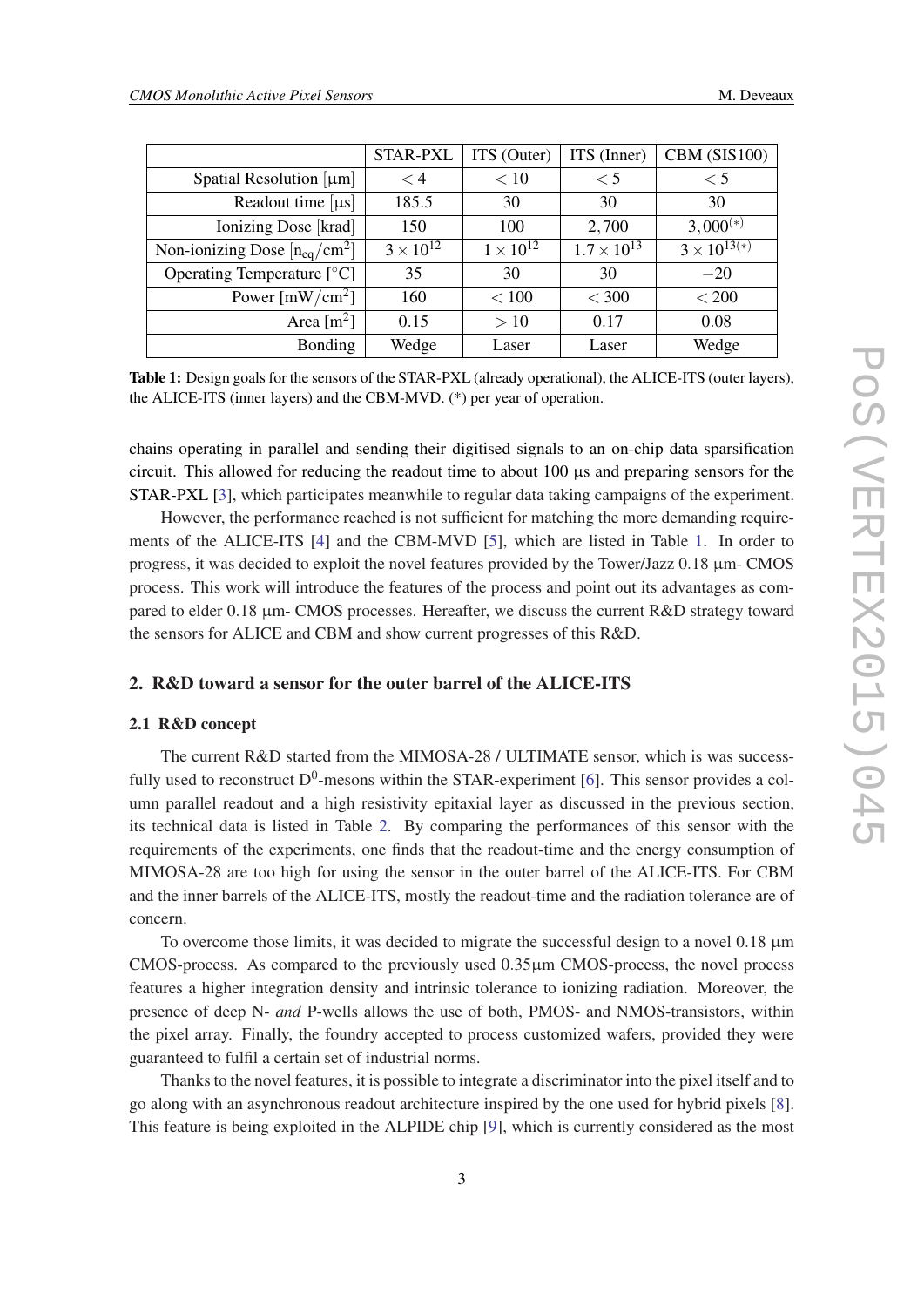<span id="page-3-0"></span>

|                                     | $Mi-28$                         | <b>FSBB</b>              | Mi-22THR                 | $MISTRAL-O(*)$     |
|-------------------------------------|---------------------------------|--------------------------|--------------------------|--------------------|
| <b>CMOS</b> process                 | $0.35 \mu m$                    | $0.18 \mu m$             | $0.18 \mu m$             | $0.18 \mu m$       |
| Pixel (columns $\times$ lines)      | $960 \times 928$                | $416 \times 416$         | $64 \times 64$           | $832 \times 208$   |
| Pixel pitch $\lceil \mu m^2 \rceil$ | $20.7 \times 20.7$              | $22 \times 33$           | $36 \times 62.5$         | $36 \times 65$     |
|                                     |                                 |                          | $39 \times 50.8$         |                    |
| Spatial Resolution $[\mu m]$        | $\sim$ 4                        | $\sim$ 5                 | $\sim$ 10                | $\sim$ 10          |
| Readout time $[\mu s]$              | 185.6                           | 41.6                     | $\sim$ 5                 | 20.8               |
| Ionizing Dose [krad]                | > 150                           | $> 1000$ <sup>(**)</sup> | $> 1000$ <sup>(**)</sup> | >150               |
| Non-ionizing Dose $[n_{eq}/cm^2]$   | $>$ 3 $\times$ 10 <sup>12</sup> | $>10^{13(***)}$          | $\sim 10^{13(**)}$       | $> 10^{12}$        |
| Power $[mW/cm^2]$                   | 160                             | < 160                    | N/A                      | $\sim 80$          |
| Sensitive area $\text{[mm}^2$ ]     | $19.2 \times 19.9$              | $13.7 \times 9.2$        | 8 and $9^{(IV)}$         | $13.5 \times 30.0$ |
| Bonding pads on pixel               | N <sub>0</sub>                  | N <sub>0</sub>           | <b>Yes</b>               | <b>Yes</b>         |
| On-chip cluster finding             | 1D                              | 2D                       | None                     | 2D                 |

Table 2: Technical data and performances of the sensors discussed in this work. (\*) Design goals. (\*\*) Up to 10 Mrad according to preliminary results on simple pixels manufactured in the same technology [\[7](#page-8-0)]. (\*\*\*) see text. (IV) depending on pitch.

promising approach for the inner layers of the ALICE-ITS. However, building and testing such a complex novel pixel structure comes with certain risks of fail and, more importantly, of project delays. Given the tight time line of the upgrade, it was decided to also build MISTRAL-O, a sensor dedicated to the sizeable outer layers of the ITS. This sensor is derived from the existing MIMOSA-28 and does not aim to reach the performances of ALPIDE. Instead, a focus is laid to provide a robust solution, expected to be intrinsically under reasonable control for a mass production.

As compared to MIMOSA-28, the readout speed of MISTRAL-O has to be accelerated by one order of magnitude while the dissipated power has to be reduced by a factor of about two. Additional challenges arise from the need to remain pin-to-pin compatible with ALPIDE, which introduces the need to integrate pads suited for laser bonding onto the pixel area. Moreover, the slow control and the digital logic of the sensor are to be adapted toward the ALICE/ALPIDE standards.

## 2.2 Status of the R&D

## 2.2.1 Validation of the readout chain of MISTRAL

A first step to migrate MIMOSA-28 to the novel 0.18µm CMOS-process was made with the FSBB-M0 real scale prototype (technical data in Table 2). This sensor integrates the full analogue and digital readout chain of MIMOSA-28 but the readout time was boosted by a factor slightly above four. This was done by reducing the number of pixels in one column from 928 to 416 by i) reducing the length of the column and ii) increasing the size of the pixel along this column. Moreover, the readout of each column is now shared between two discriminators. Therefore, each discriminator has to read 208 instead of 928 pixels, which turns into a proportional speed-up of the readout process. The readout and slow control logic were not yet adapted to the ALICE-standard but its bandwidth was extended by a factor of four. Moreover, the internal cluster finder was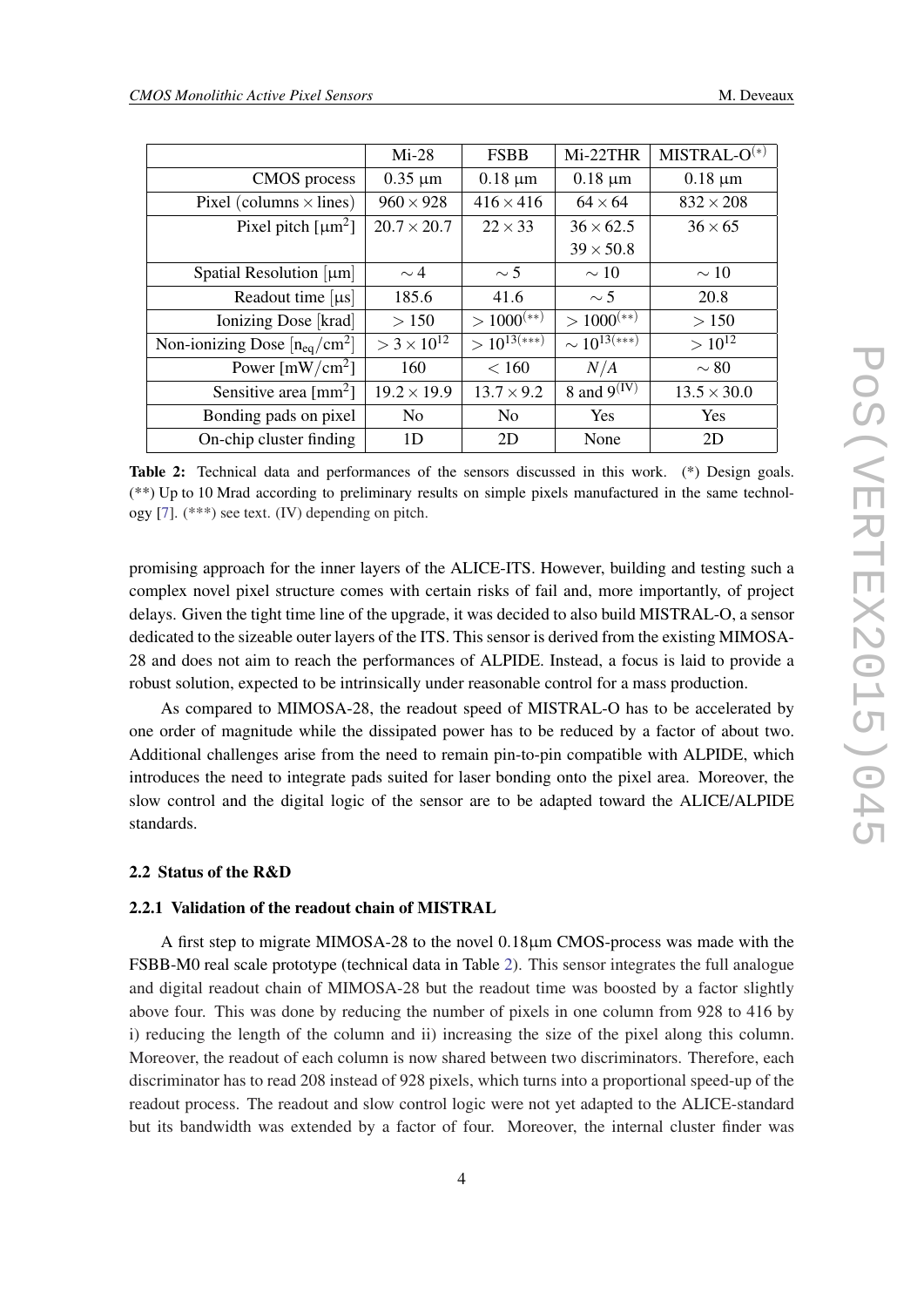

Figure 2: Detection efficiency, dark occupancy and spatial resolution of the FSBB sensor as a function of the discriminator threshold at an operating temperature of  $T = 30\degree$ C. The threshold values are expressed in multiples of the pixel noise.

extended to identify 2-dimensional groups of pixels, while MIMOSA-28 identified hit clusters as multiple 1-dimensional groups, which had to be merged by external instances.

The sensor was tested in the laboratory and with a  $\sim 120 \text{ GeV}/c$  negative particle beam at the CERN-SPS. Early results indicating a high pixel noise were caused by a minor bug in the layout of the digital circuitry of the sensor, originating cross coupling. The latter were mainly impacting the threshold scans performed for evaluating the noise components. During the beam test, the disturbance was significantly suppressed, since the pixels were operated in particle detection mode instead of threshold scan mode. As shown in figure 2, the measurements showed satisfactory results. A detection efficiency well above 99% in combination with  $a < 10^{-5}$  dark occupancy was observed and the latter could be reduced by an order of magnitude by masking some  $(< 0.5$  per-mil of all) pixels.

The spatial resolution of the FSBB was found to reach about 5  $\mu$ m. It is slightly higher along the long side than along the short side of the 22  $\mu$ m × 33  $\mu$ m pixels. It is substantially better than one would expect for the digital readout implemented in the sensor according to the sensor according to the sensor according to the sensor according to the sensor according to the sensor according to the senso  $1/\sqrt{12}$ -rule. This follows from the cluster pixel multiplicity, which is about 3 in average, thereby providing a spatial resolution based on the reconstruction of the centre-of-gravity of each pixel cluster. However, a subset of about 15% of all clusters show only one hit pixel. In principle, the spatial resolution of this subset cannot benefit from the centre-of-gravity reconstruction. The question was therefore addressed, on how worst the resolution of those clusters might be. The measurements show that clusters with a multiplicity of one exhibit in fact a resolution of better than  $5 \mu m$  in both directions. They also show that such clusters are formed exclusively by particles impinging the pixel near the readout diode and such in the centre of the pixel. Alternatively, as soon as a particle hits the pixel array at some distance from the closest collection diode, its cluster includes systematically more than one pixel.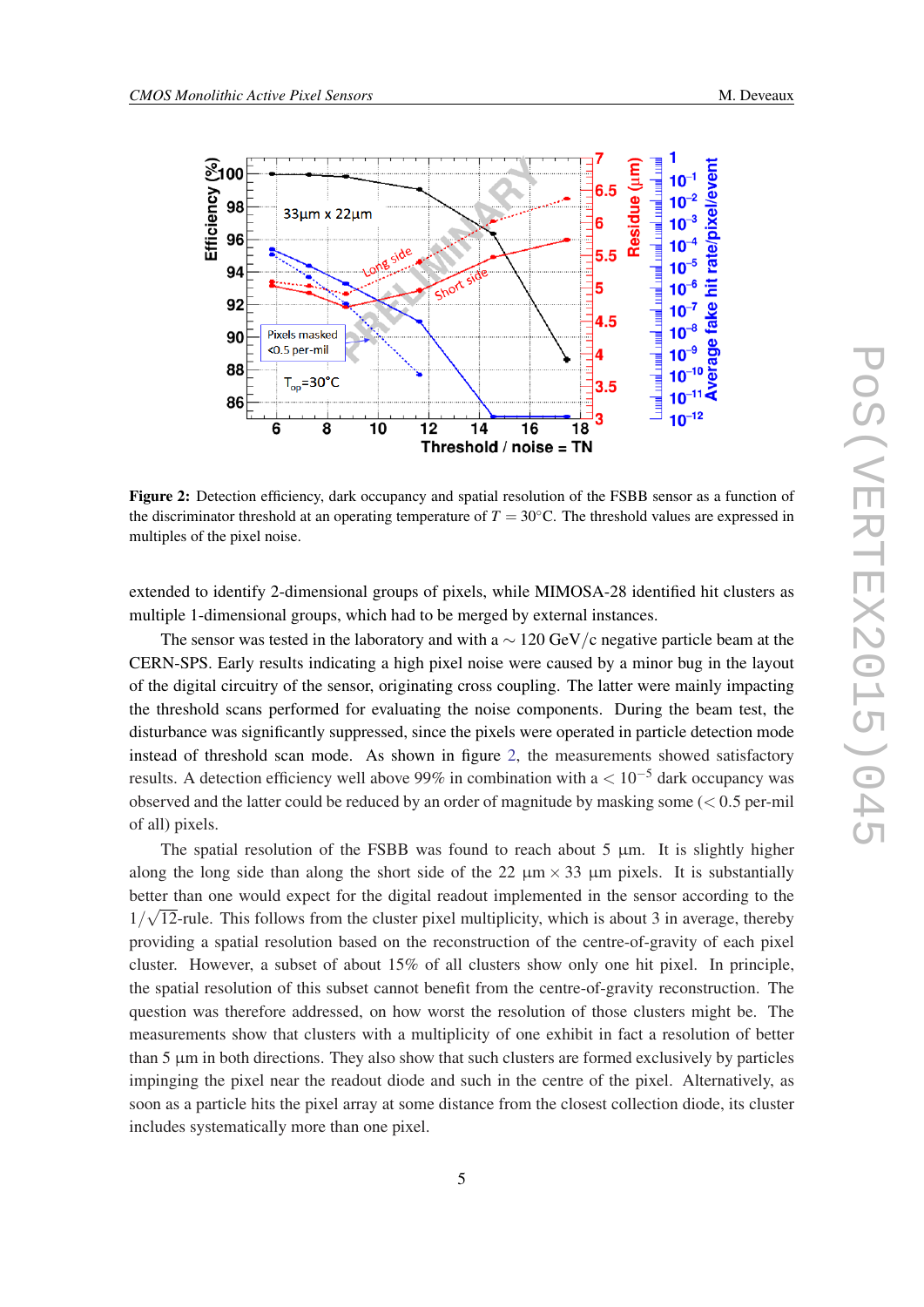

Figure 3: Detection efficiency, dark occupancy and spatial resolution of MIMOSA-22THR (b7) pixels with  $39 \times 50.8$   $\mu$ m<sup>2</sup> pitch as a function of the discriminator threshold at an operating temperature of  $T = 30^{\circ}$ C. The threshold values are expressed in multiples of the pixel noise.

## 2.2.2 Feasibility study on using pixels with  $\sim$  35  $\times$  65  $\mu\mathrm{m}^2$  large pixels

The above mentioned study on FSBB demonstrated successfully the migration of the MIMOSA-28 architecture to the 0.18  $\mu$ m CMOS-process. To fully comply with the requirements of ALICE, the readout had to be accelerated by another factor of 1.5. Moreover, the power consumption of the sensor was to be reduced and the implementation of pads for laser bonding in the pixel array had to be validated. Those issues were addressed with the sensors MIMOSA-22THR (b5-b8). Like the previous generations of MIMOSA-22 prototypes [[10\]](#page-8-0), those test platforms host a pixel array, a full analogue readout chain including discriminators and slow control but (for the sake of cost and complexity reduction) no data sparsification circuitry.

The aim of reducing readout time and power was reached by increasing the size of the pixels to  $36 \times 62.5 \text{ }\mu\text{m}^2$  or  $39 \times 50.8 \text{ }\mu\text{m}^2$ . This downscales once more the number of pixels per discriminator (generating the ambitioned speed-up) and the number of columns per surface unit (reducing the number of discriminator chains needed and thereby the power consumption). As a drawback, one expected a loss of spatial resolution and tolerance to non-ionizing radiation, which were however foreseen to remain acceptable given the relaxed requirements in the outer layers of the ALICE-ITS (see Table [1\)](#page-2-0). Moreover, the required pads for laser bonding were integrated on the top metal layers of the pixel array.

The MIMOSA-22THR prototypes were tested in the laboratory and with a 500 MeV/c elec-tron beam at LNF/BTF [[11\]](#page-8-0). A representative result for a pixel with  $39 \times 50.8 \mu m^2$  and a 4.8  $\mu m^2$ diode cross-section is shown in figure 3. One observes that once more a detection efficiency substantially above 99% was reached in combination with a dark occupancy below  $10^{-5}$ . This holds despite no pixels were masked during the test. The spatial resolution was found to be about 10  $\mu$ m in both directions. Those excellent results do fully match the requirements for the outer layers of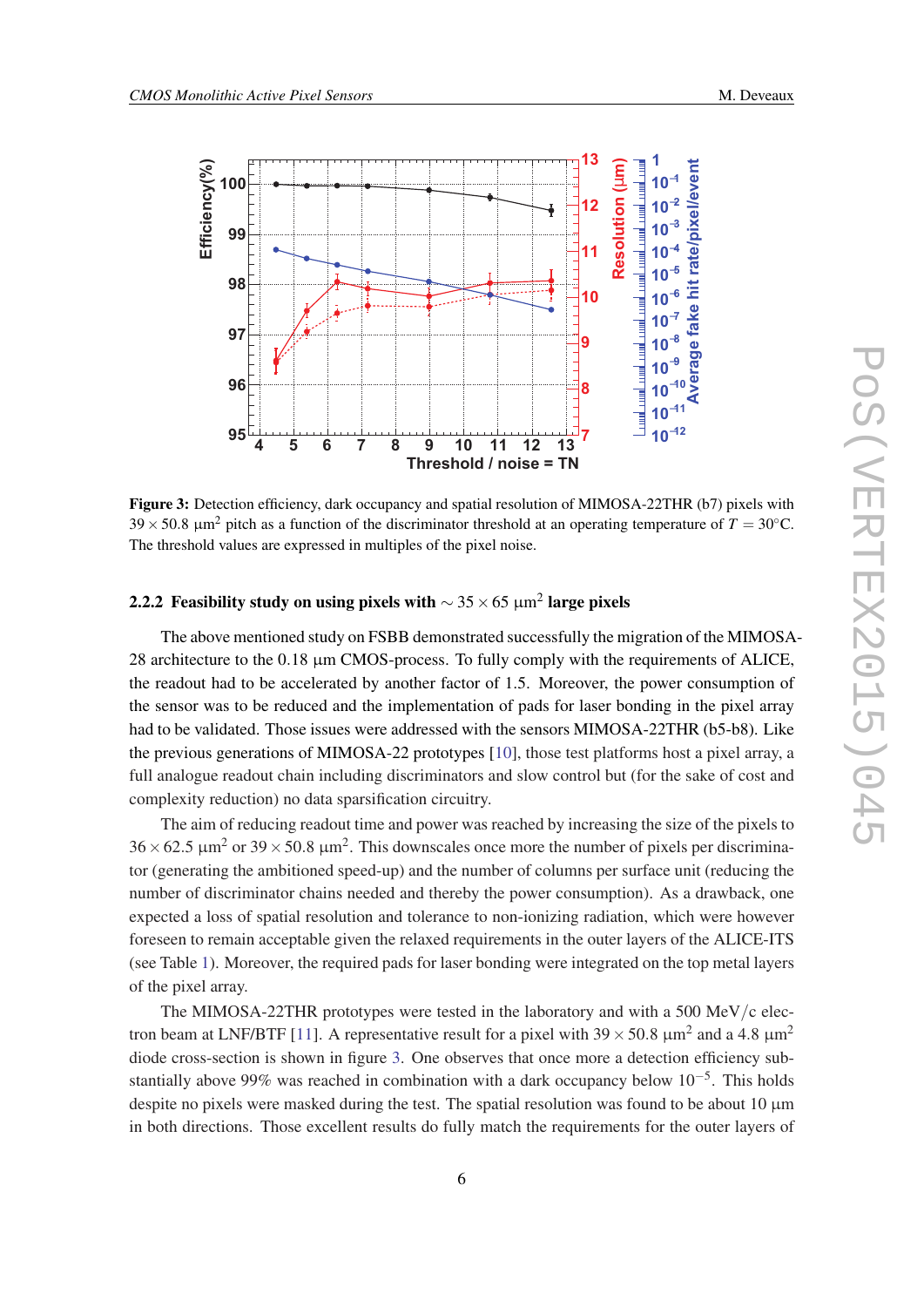#### the ALICE-ITS.

The tolerance of  $33 \times 66 \mu m^2$  pixels to bulk damage was checked with pixels operating with analogue readout. The latter, which were hosted on a test structure called MIMOSA-34, were exposed to an integrated neutron flux of  $10^{13}$   $n_{eq}/cm^2$ . They were next operated at a temperature of 0 $°C$  and illuminated with the β-rays of a  $90$ Sr-source. The non-irradiated structure was observed to provide a most probable value of the signal over noise ratio (SNR) of 49, which decreased to 35 after irradiation. The study is not fully representative for MISTRAL-O, e.g. due to the lower operating temperature and due to the slightly higher depletion voltage. However, the radiation dose applied exceeds the requirements by one order of magnitude and the SNR remains a comfortable factor of two or three above the requirements for safe detector operation<sup>1</sup>. Therefore, we don't expect the ongoing, more rigorous, radiation hardness studies to reveal negative surprises.

#### 3. Summary, conclusion and Outlook

This paper summarises the latest outcome of an R&D on a CMOS Monolithic Active Pixel Sensor for the outer barrel of the ALICE-ITS. This sensor, MISTRAL-O, is based on the architecture of the MIMOSA-28 sensor, which is successfully operated in the STAR-PXL detector since 2014. To match the requirements of ALICE, the architecture was migrated to a 0.18 µm - CMOS process and the readout time is being reduced from  $182 \mu s$  to  $20.8 \mu s$  by i) reading two rows instead of one in parallel, ii) increasing the pixel size by about a factor of three along the column, iii) reducing the length of this column from 2.02 cm to 1.35 cm. Moreover, the enlarged pixel dimensions were chosen such as to provide sufficient power saving while keeping the spatial resolution  $\leq 10$  µm as required for the outer barrel.

The approach was validated with two complementary prototypes: FSBB featuring the complete signal generation and processing chain and MIMOSA-22THR featuring enlarged pixels with bonding pads on the pixel array. The FSBB-sensor allowed to validate the migration of the analogue readout chain of the sensor including the digital data sparsification circuits, though based on small (22 × 33  $\mu$ m<sup>2</sup>) pixels. The feasibility to build sizeable (36 × 62.5  $\mu$ m<sup>2</sup> and 39 × 50.8  $\mu$ m<sup>2</sup>) pixels with bonding pads in the pixel area was demonstrated with the prototypes MIMOSA-22THR (b5 b8). Both chips were tested with particle beams and exhibited a detection efficiency well in excess of 99%, in combination with a dark occupancy below  $10^{-5}$ , which matches the requirements.

Spatial resolutions of  $\sim$  5 µm and  $\sim$  10 µm were observed for pixels with 22  $\times$  33 µm<sup>2</sup> and  $39 \times 50.8$   $\mu$ m<sup>2</sup> pitch, respectively. These values are below those expected from purely digital readout thanks to a centre-of-gravity analysis of the fired pixels composing a cluster. It was confirmed that the resolution does not degrade in case a particle hit features only one fired pixel.

A study based on other prototypes showed that large pixels with a pitch of 33  $\times$  66  $\mu$ m<sup>2</sup> tolerate  $10^{13}$  n<sub>eq</sub>/cm<sup>2</sup> according to their response to <sup>55</sup>Fe and <sup>90</sup>Sr-sources. Though the test remains to be repeated with the final sensor, this result is considered as strong evidence that the final sensor will tolerate the, by one order of magnitude lower, fluencies expected in the outer barrel of the ALICE-ITS.

<sup>&</sup>lt;sup>1</sup> According to our long lasting empirical experience, CMOS pixels show satisfactory performances during beam tests if their SNR for  $\beta$ -rays stays above 12 - 15.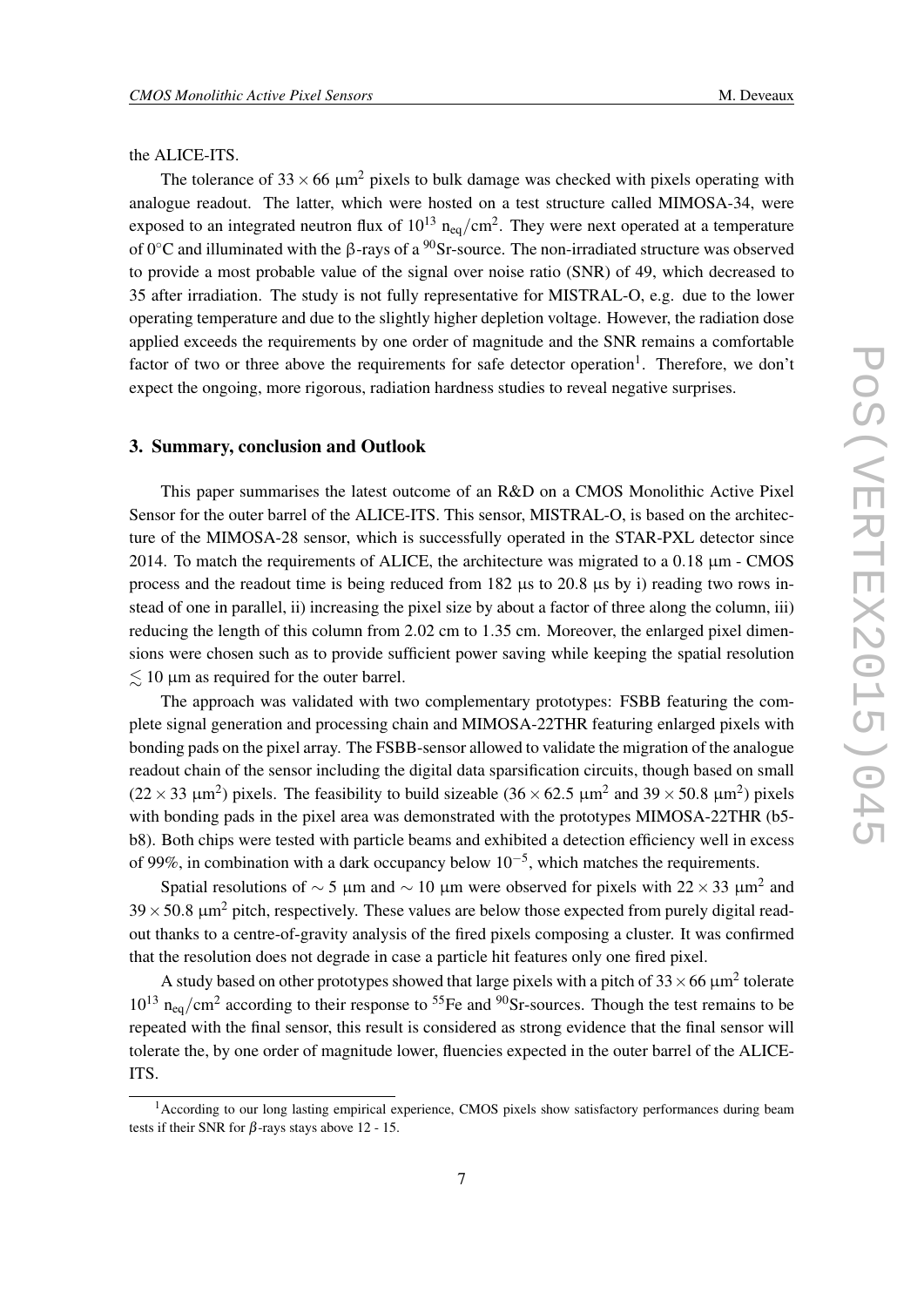<span id="page-7-0"></span>We conclude that the requirements for the outer layers of the ALICE-ITS are matched in all aspects as far as the sensing elements, the analogue data processing circuits and the discrimination blocks are considered.

The next, and final, step will consist in manufacturing and test the complete sensor MISTRAL-O. The latter is designed to provide a sensitive area of  $13.5 \times 29.95$  mm<sup>2</sup>, which will be covered with 832 columns made of 208 pixels each. The pixel dimensions will be  $36 \times 65 \mu m^2$ , which turns into a  $\sim$  10 µm spatial resolution and a 20.8 µs readout time. The power dissipation will be  $\sim 80$  mW/cm<sup>2</sup>. The digital readout will rely on building blocks similar to those of the ALPIDE sensor. It includes the option to receive up to six 80 Mbps data streams from neighbouring sensors and to multiplex them to one common 320 Mbps data link. This feature is to reduce the number of data buses on the readout cables and thereby to suppress their material budget.

Together with MISTRAL-O, 15 additional sensors will be submitted. Six among them will be used for studying well defined sensor parameters, which are suited to further optimize the performances of the pixel of MISTRAL-O. This study aims to gain additional tolerance to unexpected issues, as for example external sources of noise, and thereby to improve the robustness of the chip assembly. All sensors will be realized on various wafers with  $18 - 30 \mu m$  thick epitaxial layers with a doping corresponding to  $1-8$  k $\Omega$ · cm resistivity. The best performing option will be chosen for the final sensor.

The first generation sensor for the CBM-MVD will be designed in a next step. It will presumably rely on the 22  $\times$  33  $\mu$ m<sup>2</sup>-pixels mentioned above, which are expected to tolerate the additional radiation dose due to their smaller pitch and the lower operating temperature. Moreover, as already realized in FSBB, two 320 Mbps data links per  $cm<sup>2</sup>$  will be exploited to handle the substantially higher data rates of the CBM experiment.

## Acknowledgements

This work was supported by HIC for FAIR, the German Ministry for Research and Education (BMBF, 05P12RFFC7) and the European Union (HP3-WP26). We thank our colleagues Cristina Bedda and Ivan Ravasenga from INFN Torino, and Paola La Rocca and Francesco Riggi from INFN Catania, for their contributions to the beam test of MIMOSA-22THR at INFN-LNF/BTF.

## References

- [1] D. Doering et al., *Pitch dependence of the tolerance of CMOS monolithic active pixel sensors to non-ionizing radiation*, NIM-A Volume 730, 1 December 2013, Pages 111-114.
- [2] M. Szelezniak et al., *CMOS pixel vertex detector for STAR*, PoS(Vertex 2008)032.
- [3] J. Schambach et al., *A MAPS Based Micro-Vertex Detector for the STAR Experiment*, Physics Procedia 66 (2015) 514-519, and references therein.
- [4] B. Abelev et al. (The ALICE Collaboration), *Technical Design Report for the Upgrade of the ALICE Inner Tracking System*, 2014 J. Phys. G: Nucl. Part. Phys. 41 087002 doi:10.1088/0954-3899/41/8/087002.
- [5] M. Deveaux, J. Heuser for the CBM Collaboration, *The silicon detector systems of the Compressed Baryonic Matter experiment*, POS(Vertex 2013) 009 and references therein.